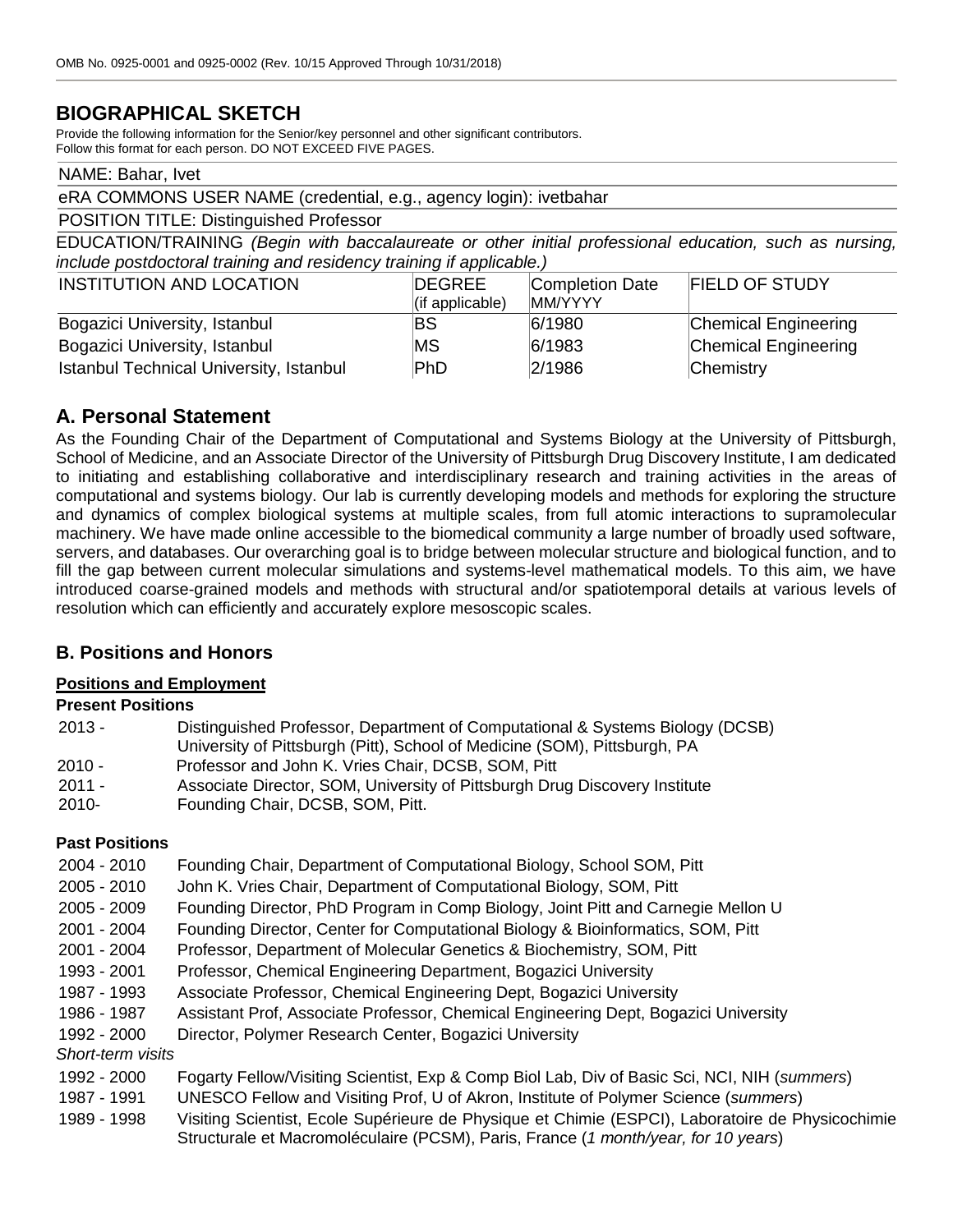#### **Other Experience and Professional Memberships**

| 2016 - 2020   | NIH NLM Biomedical Library and Informatics Research Committee (BLIRC) Membership                                                                                                   |
|---------------|------------------------------------------------------------------------------------------------------------------------------------------------------------------------------------|
| 2015          | International Society for Computational Biology (ISCB) Senior Member Designation                                                                                                   |
| 2015          | NIH NINDS Board of Scientific Counselors, Ad-hoc Member                                                                                                                            |
| 2014          | NIH Study Section Chair, Special Emphasis Panel for Library of Integrated Network Based Cell<br>Signatures (LINCS): Perturbation-Induced Data & Signature Generation Centers (U54) |
| 2010 - 2012   | Executive Board Member (Elected), Biophysical Society                                                                                                                              |
| 2008 - 2011   | Council Member (Elected), Biophysical Society                                                                                                                                      |
| 2008 - 2012   | Council Member (Elected), International Soc of Quantum Biology and Pharmacology                                                                                                    |
| <b>Honors</b> |                                                                                                                                                                                    |
| 2014          | Chancellor's Distinguished Research Award, University of Pittsburgh                                                                                                                |
| 2000          | European Molecular Biology Organization (EMBO) Elected Member                                                                                                                      |
| 1998          | Excellence in Research Award, Bogazici University                                                                                                                                  |
| 1997          | Turkish Academy of Sciences, Principal Member (Elected)                                                                                                                            |
| 1995          | <b>TUBITAK-TWAS Science Prize</b>                                                                                                                                                  |
| 1991          | Sedat Simavi Physical Sciences Prize (joint with B. Erman)                                                                                                                         |
| 1990          | <b>Chemistry Award for Young Scientists from TUBITAK</b>                                                                                                                           |

# **C. Contribution to Science**

1. **Demonstrating the significance of structure-encoded dynamics as a major determinant of biomolecular mechanisms of interaction, machinery and allostery.** Our hypothesis first introduced two decades ago has been the following: in the same way as sequence encodes structure, structure encodes dynamics, which defines the mechanisms of structural changes involved in biological function. Based on this hypothesis, accurate modeling of structural dynamics is essential to gaining insights into functional mechanisms. Our lab has been pursuing this goal by developing models (in particular elastic network modes (ENMs) for predicting cooperative changes in structure) and methods (graph theoretical and statistical mechanical), and extensive comparison with existing experimental data. The use of ENMs opened the way to efficient characterization of biomolecular systems dynamics, including supramolecular systems of tens of thousands of residues. We can now determine the spectrum of motions encoded by any structure as a unique analytical solution specific to the particular inter-residue contact topology. Applications to protein-protein<sup>(c)</sup> and protein- drug/inhibitor<sup>(b)</sup> interactions, to enzymes<sup>(d)</sup> and to supramolecular machines, have now shown consistently that the collective motions undergone by proteins during their biological function (e.g. ligand binding, allosteric signaling, substrate/ion channeling) are simply those uniquely defined by their architecture, which are predictable to a good approximation by analytical methods based on ENMs (for a review see (a)).

- a. Bahar I, Lezon TR, Yang LW, Eyal E. Global dynamics of proteins: bridging between structure and function. *Annu Rev Biophys.* 2010;39:23-42. PubMed PMID: [20192781;](http://www.ncbi.nlm.nih.gov/pubmed/20192781/) PubMed Central PMCID: [PMC2938190.](http://www.ncbi.nlm.nih.gov/pmc/articles/PMC2938190/)
- b. Bakan A, Bahar I. The intrinsic dynamics of enzymes plays a dominant role in determining the structural changes induced upon inhibitor binding. *Proc Natl Acad Sci U S A*. 2009 Aug 25;106(34):14349-54. PubMed PMID: [19706521;](http://www.ncbi.nlm.nih.gov/pubmed/19706521/) PubMed Central PMCID: [PMC2728110.](http://www.ncbi.nlm.nih.gov/pmc/articles/PMC2728110/)
- c. Tobi D, Bahar I. Structural changes involved in protein binding correlate with intrinsic motions of proteins in the unbound state. *Proc Natl Acad Sci U S A*. 2005 Dec 27;102(52):18908-13. PubMed PMID: [16354836;](http://www.ncbi.nlm.nih.gov/pubmed/16354836/) PubMed Central PMCID: [PMC1323175.](http://www.ncbi.nlm.nih.gov/pmc/articles/PMC1323175/)
- d. Yang LW, Bahar I. Coupling between catalytic site and collective dynamics: a requirement for mechanochemical activity of enzymes. *Structure.* 2005 Jun;13(6):893-904. PubMed PMID: [15939021;](http://www.ncbi.nlm.nih.gov/pubmed/15939021/) PubMed Central PMCID: [PMC1489920.](http://www.ncbi.nlm.nih.gov/pmc/articles/PMC1489920/)

2. **Unveiling the coupling between structural dynamics and sequence conservation and co-evolution patterns.** Evolutionary conservation patterns observed in proteins are often attributed to structural stability requirements (e.g. core contacts), or biochemical activities (e.g. catalysis); and it is broadly established that evolutionarily selected structures ought to be stable enough to tolerate mutations, or maintained by correlated mutations. Our studies showed, on the other hand, that conformational dynamics is equally important to achieving function, as determinant of biomolecular mechanics. Motions predicted by our ENM-based computations to be intrinsically favored by native fold often correlate with those observed during molecular machinery or allosteric cycles: opening/closing of an interdomain cleft for substrate binding; alternating between inward- and outward-facing states to enable substrate uptake and release; or global torsional motions to facilitate pore opening, suggesting that structures have evolved to favor functional dynamics, which led us to several studies (b-d) aiming at elucidating the significance of conformational dynamics in sequence and structure evolution. We have learned from these studies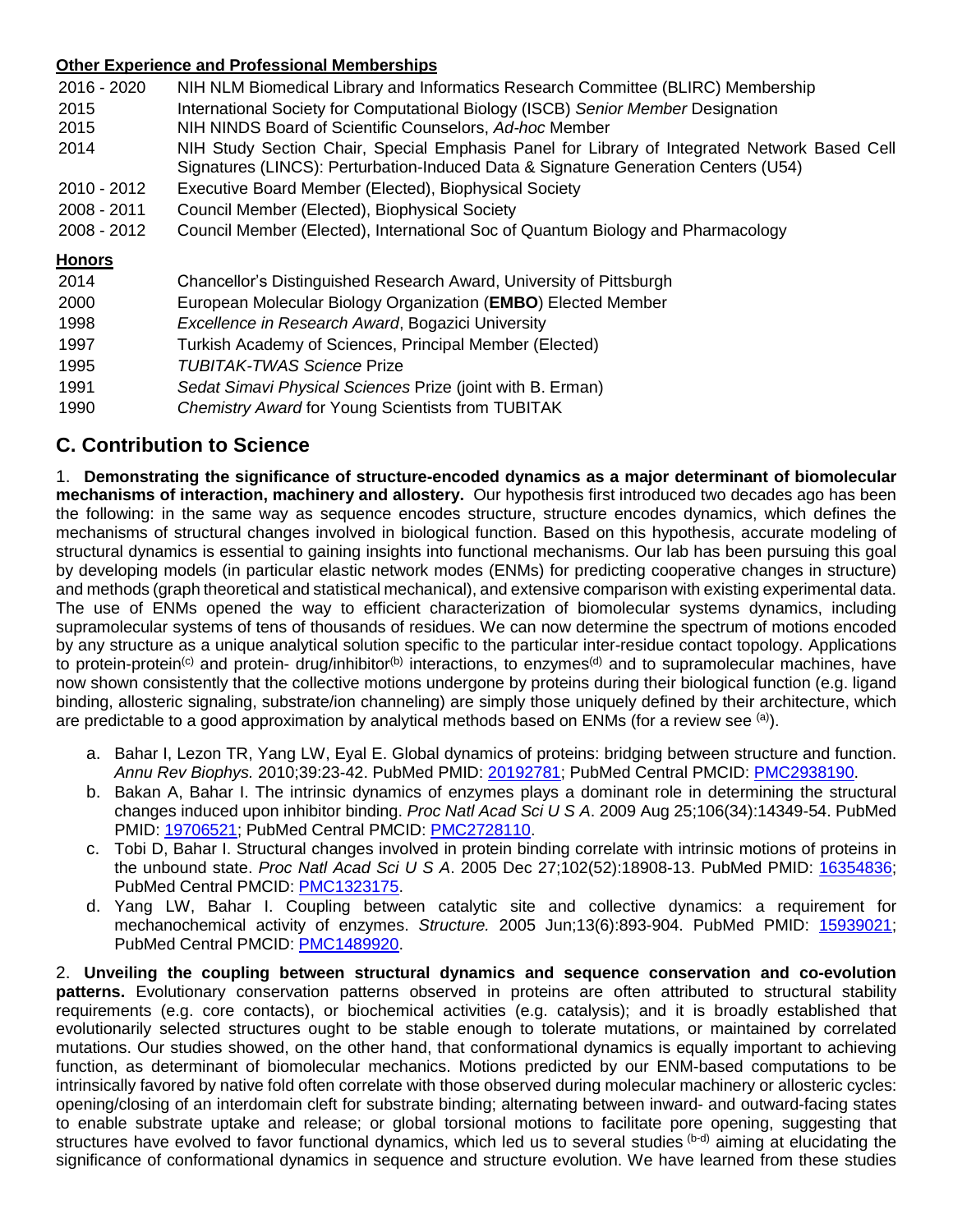that residues that play a key role in mediating the dynamics (e.g. hinge sites) ought to be conserved; global motions (that cooperatively embody the entire structure) are robust and conserved, and define the generic dynamics of families of proteins. Local motions, on the other hand, are versatile; they mediate the specific interactions of family members while retaining the global dynamics. We also learned that it is essential for native structures to strike a balance between stability and flexibility. The latter is a requirement to accomplish many biophysical activities including proteinprotein recognition, often enabled via co-evolution of residue pairs or clusters, especially in complex systems where adaptability and promiscuity are key to functional diversity; see our recent review for more details and examples of studies in support of these fundamental concepts.<sup>(a)</sup> The new insights we acquired from combined analysis of structural dynamics and sequence evolution now open the way for designing intervention strategies that take account of structural dynamics.

- a. Haliloglu T, Bahar I. Adaptability of protein structures to enable functional interactions and evolutionary implications. *Curr Opin Struct Biol*. 2015 Dec;35:17-23. PubMed PMID: [26254902;](http://www.ncbi.nlm.nih.gov/pubmed/26254902/) PubMed Central PMCID: [PMC4688206.](http://www.ncbi.nlm.nih.gov/pmc/articles/PMC4688206/)
- b. Liu Y, Bahar I. Sequence evolution correlates with structural dynamics. *Mol Biol Evol*. 2012 Sep;29(9):2253- 63. PubMed PMID: [22427707;](http://www.ncbi.nlm.nih.gov/pubmed/22427707/) PubMed Central PMCID: [PMC3424413.](http://www.ncbi.nlm.nih.gov/pmc/articles/PMC3424413/)
- c. Liu Y, Gierasch LM, Bahar I. Role of Hsp70 ATPase domain intrinsic dynamics and sequence evolution in enabling its functional interactions with NEFs. *PLoS Comput Biol*. 2010 Sep 16;6(9)PubMed PMID: [20862304;](http://www.ncbi.nlm.nih.gov/pubmed/20862304/) PubMed Central PMCID: [PMC2940730.](http://www.ncbi.nlm.nih.gov/pmc/articles/PMC2940730/)
- d. Liu Y, Eyal E, Bahar I. Analysis of correlated mutations in HIV-1 protease using spectral clustering. *Bioinformatics*. 2008 May 15;24(10):1243-50. PubMed PMID: [18375964;](http://www.ncbi.nlm.nih.gov/pubmed/18375964/) PubMed Central PMCID: [PMC2373918.](http://www.ncbi.nlm.nih.gov/pmc/articles/PMC2373918/)

3. **Development and applications of theory and methods for unraveling and establishing the molecular basis of complex cell signaling, regulation and transport processes.** Understanding complex systems behavior has been a major research topic in our lab since 1987, originally starting with the adoption of Markovian models to represent the conformational dynamics of polymers(d) until mid 1990s (reviewed in *Advances in Polymer Sciences*, in 1994), and continuing with that of biomolecular systems dynamics in the cell in the last 20 years. Notably, the ensemble perspective and master equation formalism established then for polymers proved useful in biological applications. We have contributed to understanding the molecular basis of a broad range of cellular processes including the regulation of apoptotic responses,<sup>(c)</sup> the mechanism of neurotransmitter transport<sup>(a-b)</sup> response to perturbing certain targets/pathways. We anticipate systems biology and polypharmacology approaches to gain importance in dealing with the networks of interactions and the promiscuity of proteins in the cell environment.

- a. Cheng MH, Bahar I. Molecular Mechanism of Dopamine Transport by Human Dopamine Transporter. Structure. 2015 Nov 3;23(11):2171-81. PubMed PMID: [26481814;](http://www.ncbi.nlm.nih.gov/pubmed/26481814/) PubMed Central PMCID: [PMC4635030.](http://www.ncbi.nlm.nih.gov/pmc/articles/PMC4635030/)
- b. Shrivastava IH, Jiang J, Amara SG, Bahar I. Time-resolved mechanism of extracellular gate opening and substrate binding in a glutamate transporter. *J Biol Chem*. 2008 Oct 17;283(42):28680-90. PubMed PMID: [18678877;](http://www.ncbi.nlm.nih.gov/pubmed/18678877/) PubMed Central PMCID: [PMC2568915.](http://www.ncbi.nlm.nih.gov/pmc/articles/PMC2568915/)
- c. Bagci EZ, Vodovotz Y, Billiar TR, Ermentrout GB, Bahar I. Bistability in apoptosis: roles of Bax, Bcl-2, and mitochondrial permeability transition pores. *Biophys J*. 2006 Mar 1;90(5):1546-59. PubMed PMID: [16339882;](http://www.ncbi.nlm.nih.gov/pubmed/16339882/) PubMed Central PMCID: [PMC1367306.](http://www.ncbi.nlm.nih.gov/pmc/articles/PMC1367306/)
- d. Bahar I. Stochastics of Rotational Isomeric Transitions in Polymer Chains. *J Chem Phys*. 1989; 91:6525.

4. **Introduction Elastic Network Models (ENMs) and Development of ENM-Based Methods for Bridging Structure and Function.** Our lab has been developing algorithms for full atomic simulations of macromolecules since the early 1990s. It became clear, early on, in these studies, that brute force MD simulations have limitations: they are limited to short time scales (e.g. up 100s of nanoseconds) or relatively small size systems (10<sup>4</sup>-10<sup>5</sup> atoms) depending on the tradeoff between simulated system size and duration, or they suffer from sampling inaccuracies. To address the challenge of attaining time and length scales of biological interest, we focused since mid-1990s on the development, establishment and implementation of novel physics-based approaches. Our most significant contribution has been the introduction of models and methods based on elastic network models (ENMs), including the Gaussian Network Model (GNM),<sup>(d)</sup> and the anisotropic network model, ANM<sup>(c)</sup> for inferring functional motions from known structures. The use of ENMs has been a breakthrough in understanding and interpreting many experimental observations, as described above. We further developed hybrid methodologies that combine simulations at multiple resolution,(a) as well as spectral graph-theoretic methods for mapping allosteric signaling mechanisms.<sup>(b)</sup> Applications of ENM-based methodologies have helped elucidate the mechanism of function of many molecular machines; the significance of conformational flexibility in mediating ligand binding/unbinding (essential to designing new inhibitors), the role of global motions in enabling substrate transport via alternating access mechanism, the molecular origin of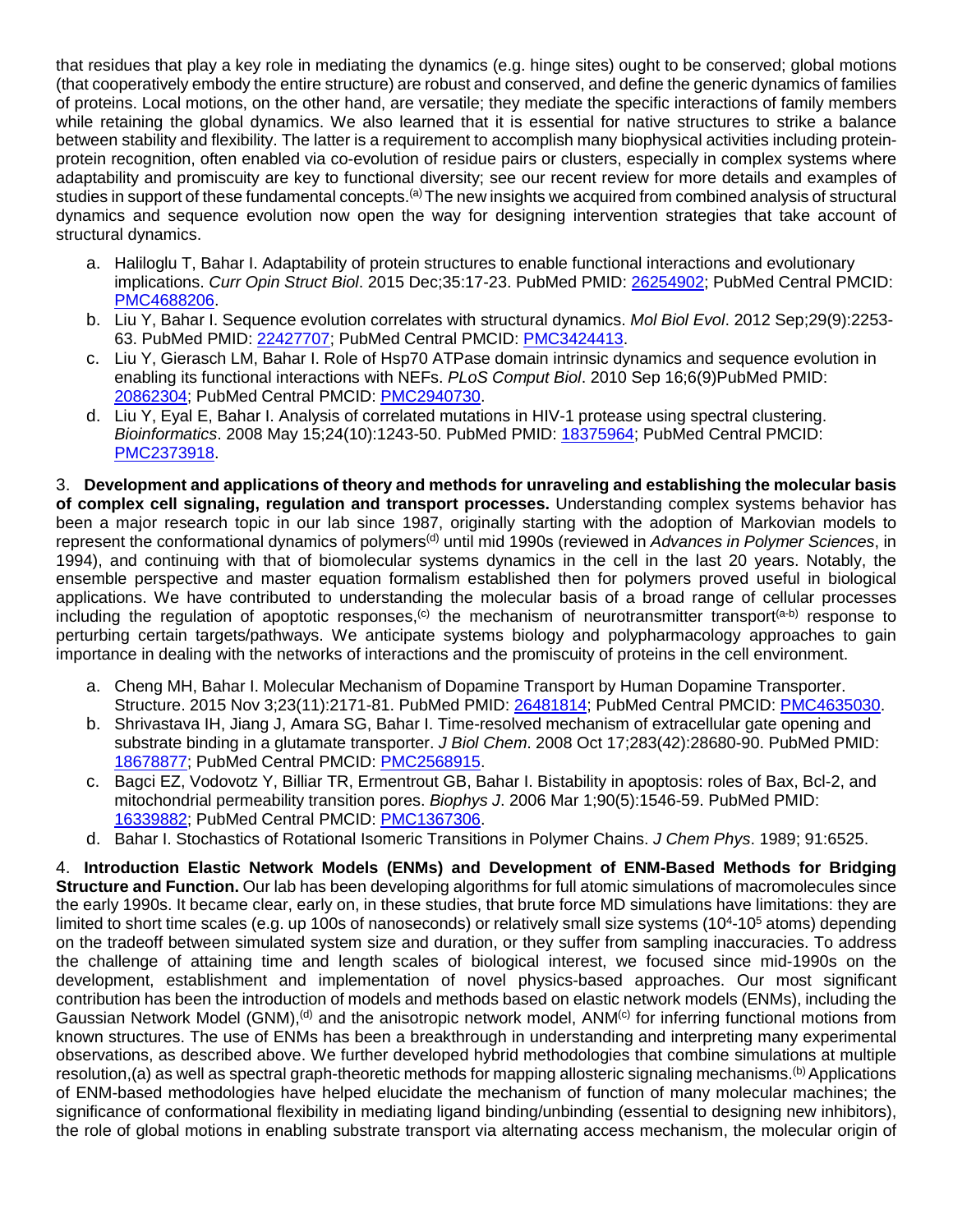the anisotropic response of proteins to external forces in AFM experiments, and the pre-disposition of allosteric proteins to undergo cooperative conformational-switches and transmit allosteric signals.

- a. Gur M, Madura JD, Bahar I. Global transitions of proteins explored by a multiscale hybrid methodology: application to adenylate kinase*. Biophys J.* 2013 Oct 1;105(7):1643-52. PubMed PMID: [24094405;](http://www.ncbi.nlm.nih.gov/pubmed/24094405/) PubMed Central PMCID: [PMC3791301.](http://www.ncbi.nlm.nih.gov/pmc/articles/PMC3791301/)
- b. Chennubhotla C, Bahar I. Markov propagation of allosteric effects in biomolecular systems: application to GroEL-GroES. *Mol Syst Biol.* 2006;2:36. PubMed PMID: [16820777;](http://www.ncbi.nlm.nih.gov/pubmed/16820777/) PubMed Central PMCID: [PMC1681507.](http://www.ncbi.nlm.nih.gov/pmc/articles/PMC1681507/)
- c. Atilgan AR, Durell SR, Jernigan RL, Demirel MC, Keskin O, Bahar I. Anisotropy of fluctuation dynamics of proteins with an elastic network model. *Biophys J.* 2001 Jan;80(1):505-15. PubMed PMID: [11159421;](http://www.ncbi.nlm.nih.gov/pubmed/11159421/) PubMed Central PMCID: [PMC1301252.](http://www.ncbi.nlm.nih.gov/pmc/articles/PMC1301252/)
- d. Bahar I, Atilgan AR, Demirel MC, Erman B. Vibrational dynamics of proteins: Significance of slow and fast modes in relation to function and stability. *Phys. Rev Lett.* 1998; 80:2733-2736.

5. **Implementation of Computational Technology for Predicting Biomolecular Systems Dynamics and the Mechanisms of Drug-Target interactions.** We have implemented several servers, databases and the application programming interfaces, including ProDy,<sup>(d)</sup> iGNM<sup>(a)</sup> and ANM<sup>(b)</sup> for enabling the efficient usage of the ENM-based methods and software by the broader community. ProDy became in less than 5 years a major resource for analyzing and predicting structural dynamics, with more than 400,000 downloads (recorded by *Google analytics*). A more recent technology we developed is the Balestra webserver<sup>(c)</sup> for the identification of potential drug-target interactions and repurposable drugs, using an advanced machine learning methodology that we applied to DrugBank (DB of known protein-drug interactions). The latter, recently extended to Stitch DB, is anticipated to serve as a resource for assessing potential protein-ligand interactions at the proteome scale.

- a. Li H, Chang YY, Yang LW, Bahar I. iGNM 2.0: the Gaussian network model database for biomolecular structural dynamics. *Nucleic Acids Res*. 2016 Jan 4;44(D1):D415-22. PubMed PMID: [26582920;](http://www.ncbi.nlm.nih.gov/pubmed/26582920/) PubMed Central PMCID: [PMC4702874.](http://www.ncbi.nlm.nih.gov/pmc/articles/PMC4702874/)
- b. Eyal E, Lum G, Bahar I. The anisotropic network model web server at 2015 (ANM 2.0). *Bioinformatics*. 2015 May 1;31(9):1487-9. PubMed PMID: [25568280;](http://www.ncbi.nlm.nih.gov/pubmed/25568280/) PubMed Central PMCID: [PMC4410662.](http://www.ncbi.nlm.nih.gov/pmc/articles/PMC4410662/)
- c. Cobanoglu MC, Oltvai ZN, Taylor DL, Bahar I. BalestraWeb: efficient online evaluation of drug-target interactions. *Bioinformatics*. 2015 Jan 1;31(1):131-3. PubMed PMID: [25192741;](http://www.ncbi.nlm.nih.gov/pubmed/25192741/) PubMed Central PMCID: [PMC4271144.](http://www.ncbi.nlm.nih.gov/pmc/articles/PMC4271144/)
- d. Bakan A, Meireles LM, Bahar I. ProDy: protein dynamics inferred from theory and experiments. *Bioinformatics*. 2011 Jun 1;27(11):1575-7. PubMed PMID: [21471012;](http://www.ncbi.nlm.nih.gov/pubmed/21471012/) PubMed Central PMCID: [PMC3102222.](http://www.ncbi.nlm.nih.gov/pmc/articles/PMC3102222/)

### **Complete List of Published Work in My Bibliography:**

<http://1.usa.gov/1U2e9L0>[H: index = 63 and Citations: 15,214, based on Google [Scholar](https://scholar.google.com/citations?user=jXWewPgAAAAJ&hl=en&oi=ao) report of 7/21/16)

## **D. Research Support**

#### **Ongoing Research Support**

P41 GM103712-04, NIGMS (PI: Bahar) 09/24/12-07/31/17

#### **High Performance Computing for Multiscale Modeling of Biological Systems**

This project aims at creating and establishing a National Biomedical Technology & Research Center (BTRC) on developing high performance computing tools for exploring the complex dynamics of biological systems at multiple scale, in collaboration with Carnegie Mellon University, the Pittsburgh Supercomputing Center (PSC) and the Salk Institute, in addition to other institutions involved in providing experimental data and leading five biomedical driving projects. The methods proposed will help build predictive models for investigating neurotransmission events at multiple levels, ranging from single molecule recognition, transport and signaling events, to complex dynamics of cellular systems involved in synaptic transmission, to morphological and organizational changes at the CNS cell and (brain) tissue levels.

#### R01 GM099738-04, NIGMS (PI: Bahar) 03/26/12-12/31/16

#### **Continued Development of Protein Dynamics Software ProDy**

In view of the growing recognition of the significance of protein dynamics in defining the mechanisms of biomolecular function, and the rapidly growing experimental data on protein structures in multiple forms, we propose herein to modernize and extend our protein dynamics software, ProDy, into an easily modifiable and integrative application programming interface (API). ProDy will not only evaluate protein dynamics using extensive experimental data and